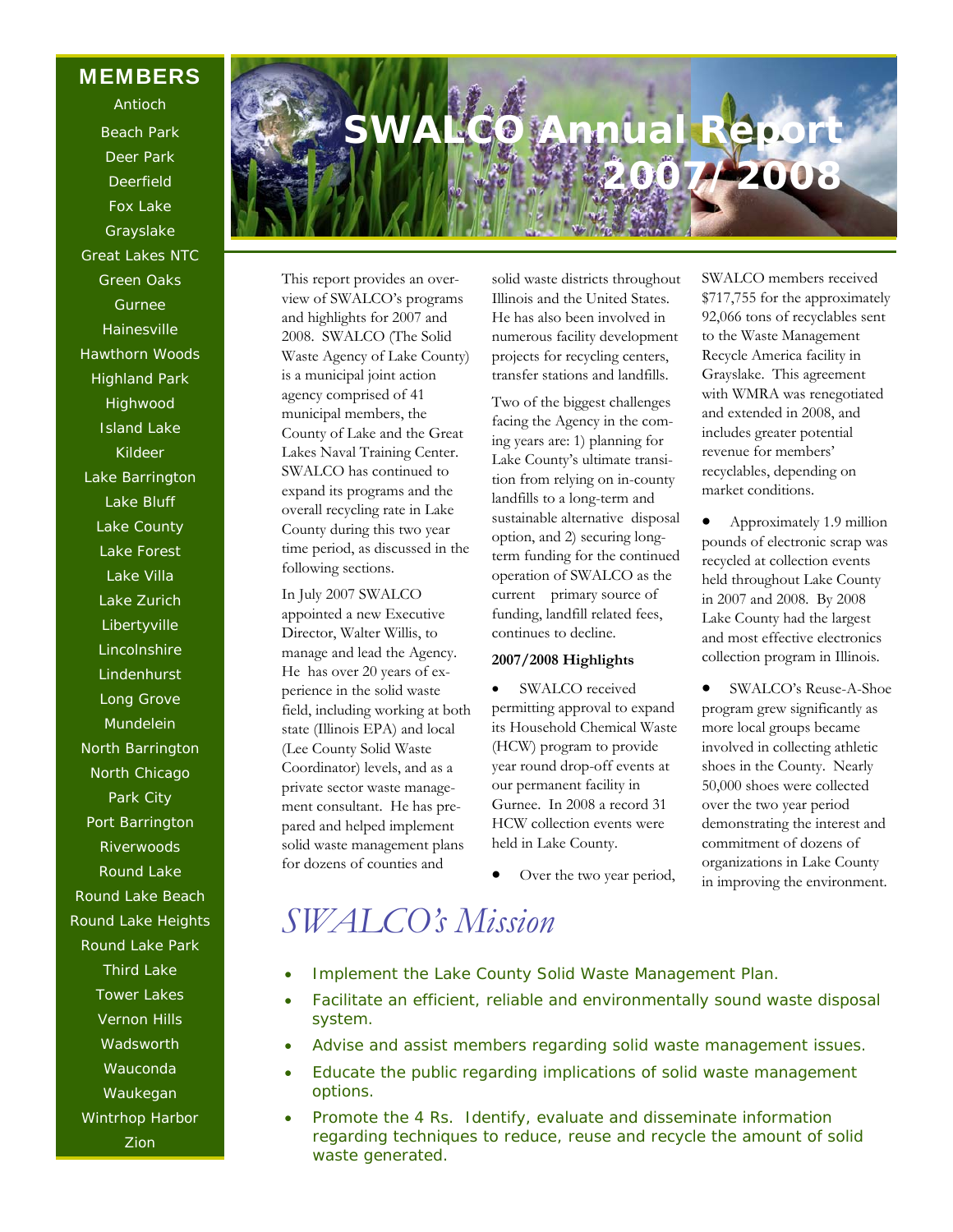





*Mobile HCW events are held at locations around Lake County. Year-round collections at the Gurnee facility.* 

# *Household Chemical Waste*

SWALCO operates a yearround Household Chemical Waste (HCW) Collection Program which diverts household chemical waste from the municipal waste stream and places it into recycling/reuse programs.

The HCW Program is a hybrid consisting of mobile collection events and public drop-off events, the only one of its kind in the State of Illinois. It is supported by SWALCO's members and the IEPA (Illinois Environmental Protection Agency).

The program is not only important from an environmental perspective, but also serves as a great public safety program. Residents no longer have to stockpile their HCW, or pour them down the drain because "there is no other option".

SWALCO provides technical assistance to supplemental programs: Partner for Paint Program (Ela Township Highway Department), which focuses on paint collection, and recycling and waste oil collection programs located at the Lake Zurich Public Works and the Lake Barrington Public Works Departments.

### *2007 HCW Program SWALCO launches new year-round service*

2007 marked a milestone for SWALCO's HCW Collection Program. A new expanded HCW Program was introduced that provides residents two ways to dispose of their household chemical wastes; through the traditional mobile collection events held at various locations throughout Lake County and, for the first time, through yearround public drop-off

events held at SWALCO's Gurnee facility. This hybrid program increased accessibility and allowed the opportunity to provide HCW collection services on a year-round basis.

Ten (10) mobile events were conducted throughout Lake County in 2007, from April through November. Site locations included various municipal centers, public works facilities, train

stations and high schools.

Additionally, ten (10) public drop-off events were conducted. Participant surveys indicate approximately 43% of the participants were first time visitors to the events. Approximately 7,020 households were served collecting approximately 650,000 pounds of waste.



*Residents from Lake County are assisted by Island Lake Public Works and SWALCO staff as they drop-off their HCW at a Mobile Collection Event.* 

## *2008 HCW Program has record year*

A record number of HCW collection events were conducted in 2008: 31 events (10 mobile/21 public drop-offs) in total. It was the eleventh year of operation for SWALCO's Household Chemical Waste (HCW) Collection Program and the first full year of

operation for its hybrid HCW program.

The events serviced approximately 6,757 households diverting an estimated 640,000 pounds of HCW from our municipal waste stream. Approximately 39% of the participants at the mobile events and 65% of

the participants at the public drop-offs (popular with participants due to its convenience and speed of service) were first time visitors. Attendance levels and percentage of "first timers" indicate a continuing demand for these types of programs.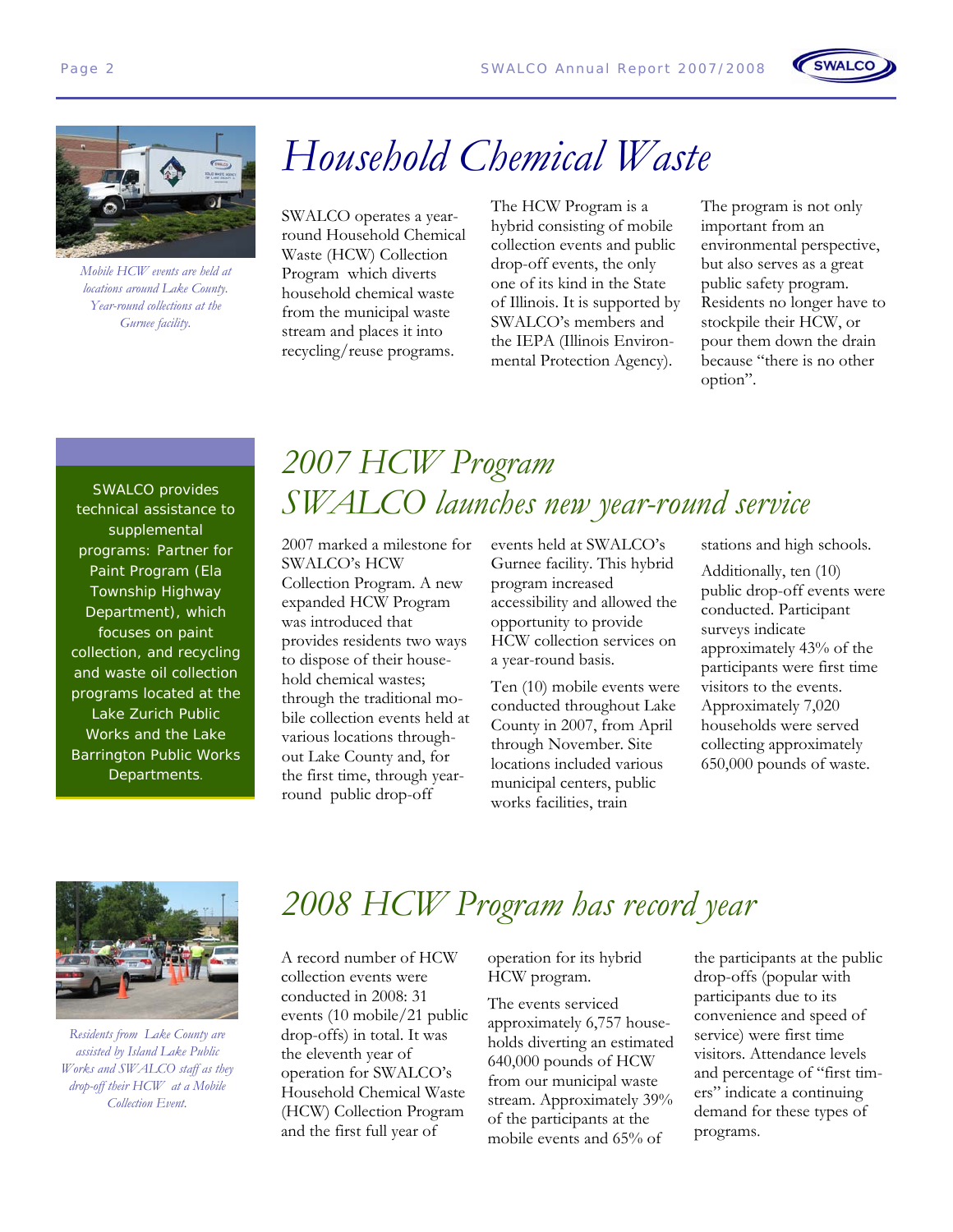## *HCW Statistics*

**SWALCO** 



#### **2007 – 2008 Waste Percentage Chart**

The chart above provides a comprehensive breakdown of the types and percentages of waste collected through SWALCO's Household Chemical Waste (HCW) program during the 2007 and 2008 years. Residents have access to a list of items they can bring to these collections on the SWALCO website.

In 2007/2008 approx. 1.2 million pounds of hazardous waste was collected that otherwise would have gone into the landfills or sanitary systems.



*SWALCO & Farm Bureau staff and volunteers collected over 13,000 tires and 1,850 gallons of used oil at a special recycling event.* 



# *Tire & Oil Recycling Event*

Tires and motor oil have been banned from Illinois landfills for years. Illinois citizens produce more than 12 million used tires annually. Tires can present a number of aesthetic, environmental, health and safety hazards when not in use or properly stored. SWALCO and The Lake County Farm Bureau, in conjunction with the IEPA, partnered to host a Tire and Oil Recycling Event for Lake County residents on May 13, 2008 at the County Fairgrounds. It was a rare opportunity for residents to safely rid their property of unwanted tires and motor oil. Units of local government were also invited to participate. Approximately 1,850 gallons of used oil and over 13,000 tires (250 tons) were collected. Although the

program was free, the Farm Bureau received almost \$3,000 in donations from the day to aid agricultural education programs.

SWALCO partners with Farm Bureau and other local organizations on a variety of school education projects and programs.

SWALCO launched a new hybrid HCW program in 2007 that allowed for year-round service for the first time ever.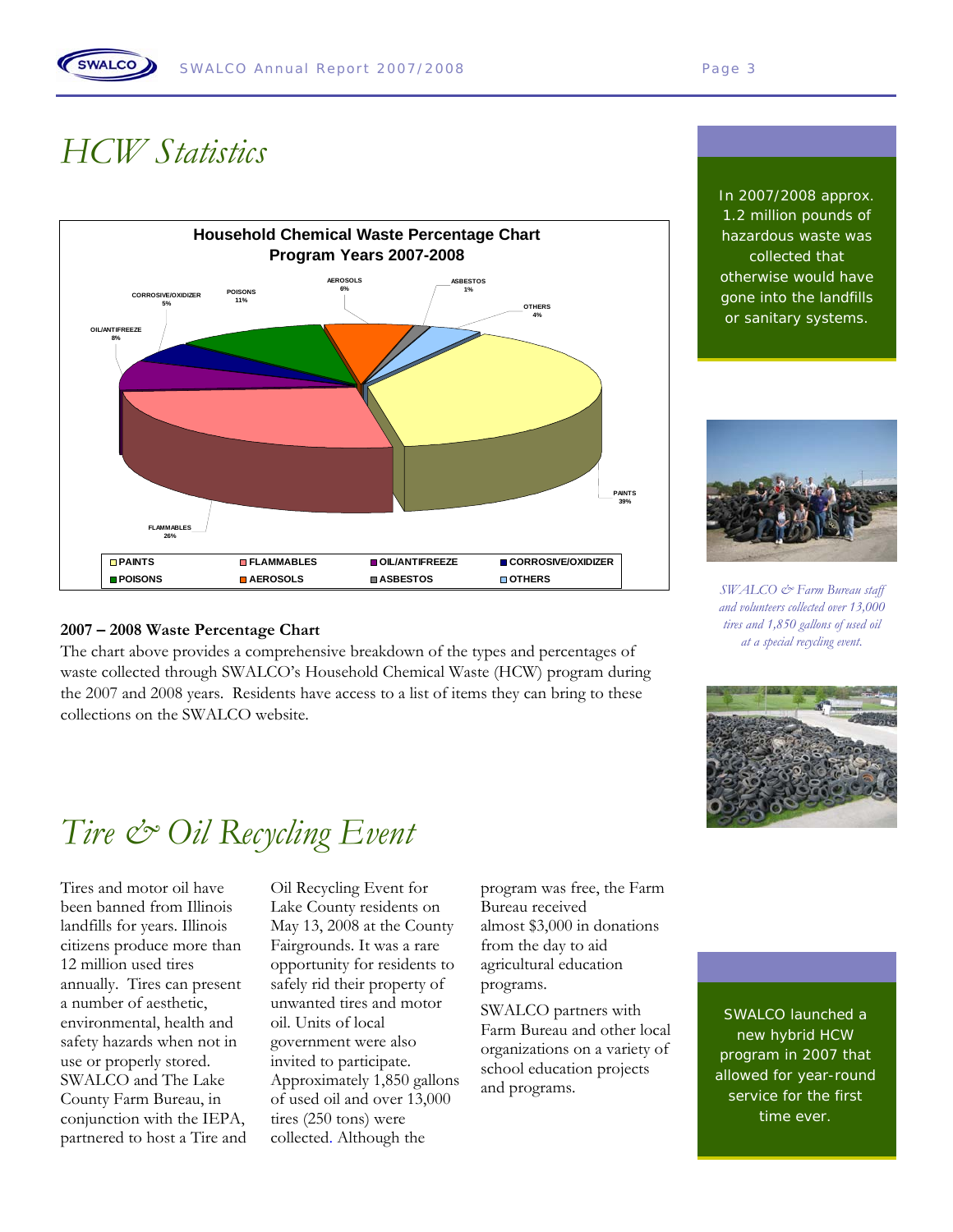



*Administration and Educators from Grayslake North High School holding their Earth Flag, presented to them after their year-long efforts and achievements fulfilling the criteria for the SWALCO Program.* 

In 2007 and 2008, SWALCO collected nearly 50,000 gym shoes for recycling and worked with local groups including State Rep. Kathy Ryg, Vernon Hills Park District and Public Works and United Partnership of Wauconda to offer year-round drop-off.

# *Public Information & Education*

One of SWALCO's main goals/purposes and part of its mission statement is to do outreach and educate the public about the importance of waste reduction and recycling. SWALCO's Public Information Officer coordinates a variety of projects and programs for the Agency, including: school education, Reuse-A-Shoe, America Recycles Day Recycle-O-Rama, Earth Day celebrations, community outreach and education, member services, marketing/PR and more. The office creates and compiles a wide variety of information and resources. It also maintains and updates SWALCO's website (www.swalco.org) and member e-lists. During 2007-2008 years, education and assistance was provided to schools, public libraries, community groups and organizations, corporations

and others in our member communities to help develop "green teams" and implement environmental programs and projects. Articles on waste, recycling and other topics were created and provided for various community newsletters and a special online website guide called "Green Days", with articles on a variety of topics was created. SWALCO's Public Information Officer gave presentation/talks to groups on a number of recycling and other environmental issues and topics including "Everything You Always Wanted to Know about SWALCO and the 4Rs…", "How to Make Your Office more Eco-Friendly", "How to Go Green at Home", "Composting 101", "Meet The 4<sup>th</sup> R" and a number of presentations on the environment, living a more environmentally friendly life

(going green), recycling, waste reduction and the importance of the 4 Rs. There were appearances made on local cable programs to talk about the agency and its programs. A number of village/city special events were attended to assist members, providing interesting displays, educational information and resources for the local community. Residents had many questions they wanted answered and were happy to have a resource in front of them that could answer questions knowledgeably on a variety of environmental and waste related topics. Some events included village/city celebrations, open houses, Public Works events, environmental health and safety fairs, as well as special Earth Day and eco festivities/events.



*State Rep. Kathy Ryg & staff member Teresa Loerch with Walter Willis, Merleanne Rampale, Pete Adrian & Board Member John Norris from SWALCO. Her office acts as a year-round drop for the Reuse-A-Shoe program SWALCO sponsors for Lake County groups. Much of what we dispose of contains valuable materials that, with a little bit of imagination and ingenuity, can be reused.* 

#### *Reuse-A-Shoe*

SWALCO oversees the Reuse-A-Shoe gym shoe recycling program for Lake County. Every year, across the globe, millions of pairs of athletic shoes end up in landfills or disposed of in some other way. With the pursuit of sustainability in mind, SWALCO partners with Nike to recycle worn out athletic shoes and turn them into something new. Old athletic shoes of any

brand, are collected, processed and recycled into a material called "Nike Grind" that is used to create sports surfaces like basketball courts, tennis courts, athletic fields, running tracks and playgrounds. Scout troops, park districts, schools, libraries, City/ Village Departments and administration, as well as other community organizations, corporate

groups and local legislators participate in the program. In 2007-2008 years, SWALCO collected nearly 50,000 shoes and worked with local groups including State Rep. Kathy Ryg, Vernon Hills Park District and Public Works and United Partnership of Wauconda to offer yearround drop. Turning old shoes into something new... Now that's creative recycling!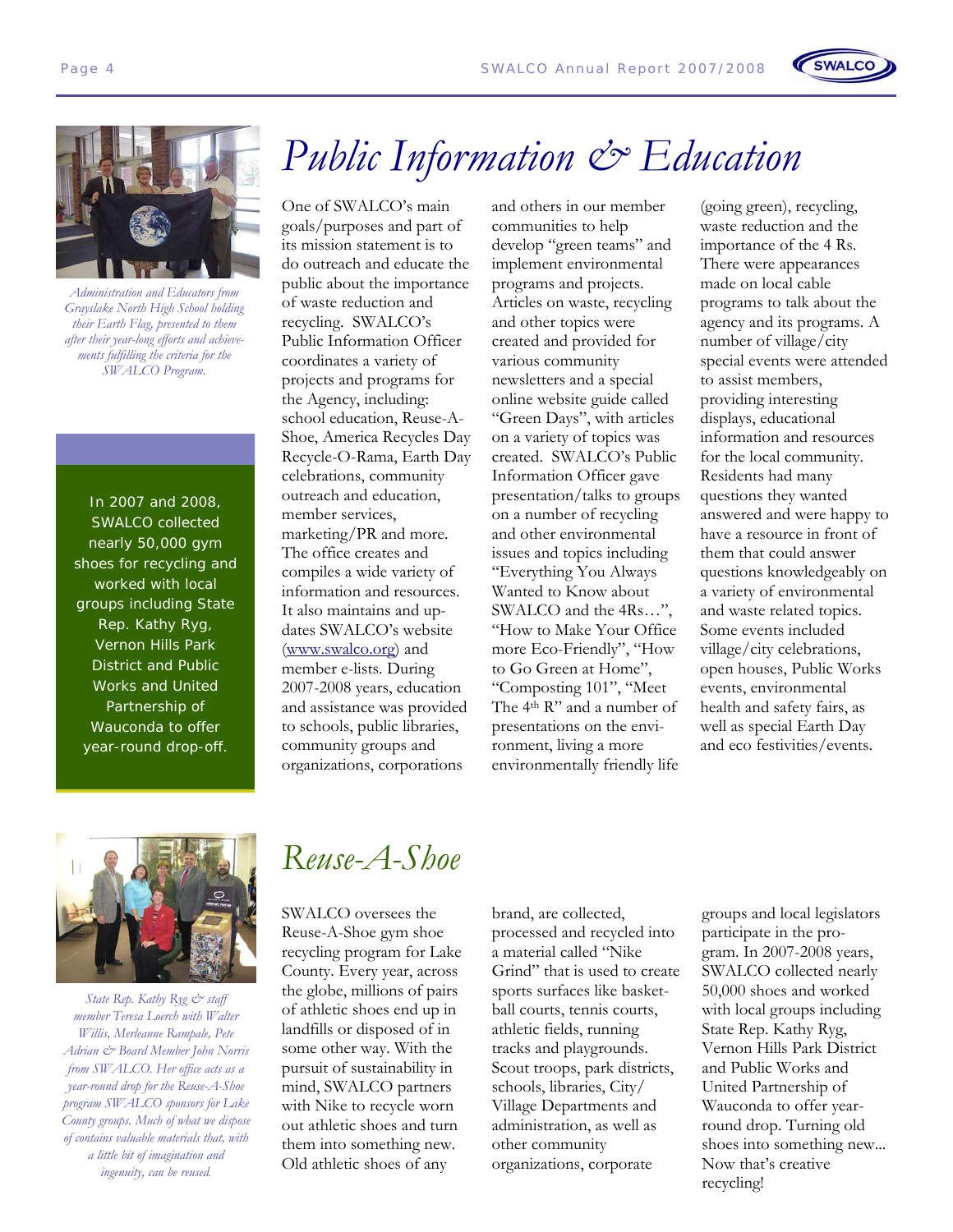# *School Education: 2007-2008 Highlights*

17 Schools earned Earth Flags during the 2006/2007 and 2007/2008 school years. Activities included book swaps, mini recycling classes, waste free lunches, composting and participation in Reuse-A-Shoe. One school designed and sold reusable shopping bags w/school logo.

**SWALCO** 

• 25 Schools earned Earth Flag Everyday certification & plaques

during 2007 & 2008 school years. New and updated certificate designed by Public Information to reflect the global importance of their efforts.

- Conducted solid waste and environmental workshops and programs.
- Presented workshops for teachers
- Coordinated the "Picture a World with

# *Special Programs and Projects*

The PPCP (Pharmaceuticals and Personal Care Products) initiative was implemented in 2007. SWALCO, along with Lake County's Health Department, Public Works and North Shore Sanitary District, created and distributed an informational flyer about proper pharmaceutical disposal. It was distributed throughout Lake County to help inform

residents about this important topic.

In 2008 a new website was unveiled with updated text, new pages and a fresh new look. In addition to the numerous phone calls the agency receives, the website received approximately 70,000+ visitors per month during the 2007-2008 period. The number continues to grow. Two

e-lists, one for general announcements, and one for educators were also offered with notable news, information and notices of upcoming programs/events.

Less Waste" poster contest for students in

• Hosted Earth Day Celebrations with WMRA in April of 2007 and 2008 with over 400 people attending each. • Educational Assistance and resources were given to Lake County schools (K-12) to help establish recycling programs or assist with other projects/efforts.

Lake County.

A special online website guide, "Green Days", with articles on a number of solid waste and environmental topics was created and added to the website.



*SWALCO's Earth Flag Program educates students, teachers, parents and administration about the impact that waste reduction, reuse, recycling and buying recycled has on the environment.*

SWALCO instituted the first inaugural Recycle-O-Rama event to celebrate America Recycles Day in November, 2008. SWALCO partnered with Warren-Newport Library, who cosponsored the event.



*Merleanne Rampale from SWALCO and Kruti Patel from Waste Management Recycle America co-sponsor a workshop to educate youth about the importance of the 4 Rs. SWALCO and WMRA also offered workshops for teachers.* 

# *America Recycles Day & 1st Recycle O-Rama*

The first inaugural ARD event was held on November 15, 2008 to encourage people to recycle and buy products made from recycled materials. There were educational games and an opportunity to recycle items that could not go in curbside recycling bins including: CDs, eyeglasses, broken crayons (new recycled crayons were made in a separate program), batteries, cell phones, printer cartridges, athletic shoes and more. A book, DVD and music CD swap table was also

available. Attendees could purchase eco-friendly products/products made from recycled materials from local vendors. Prizes and reusable bags were handed out. The program was co-sponsored by Warren-Newport Library.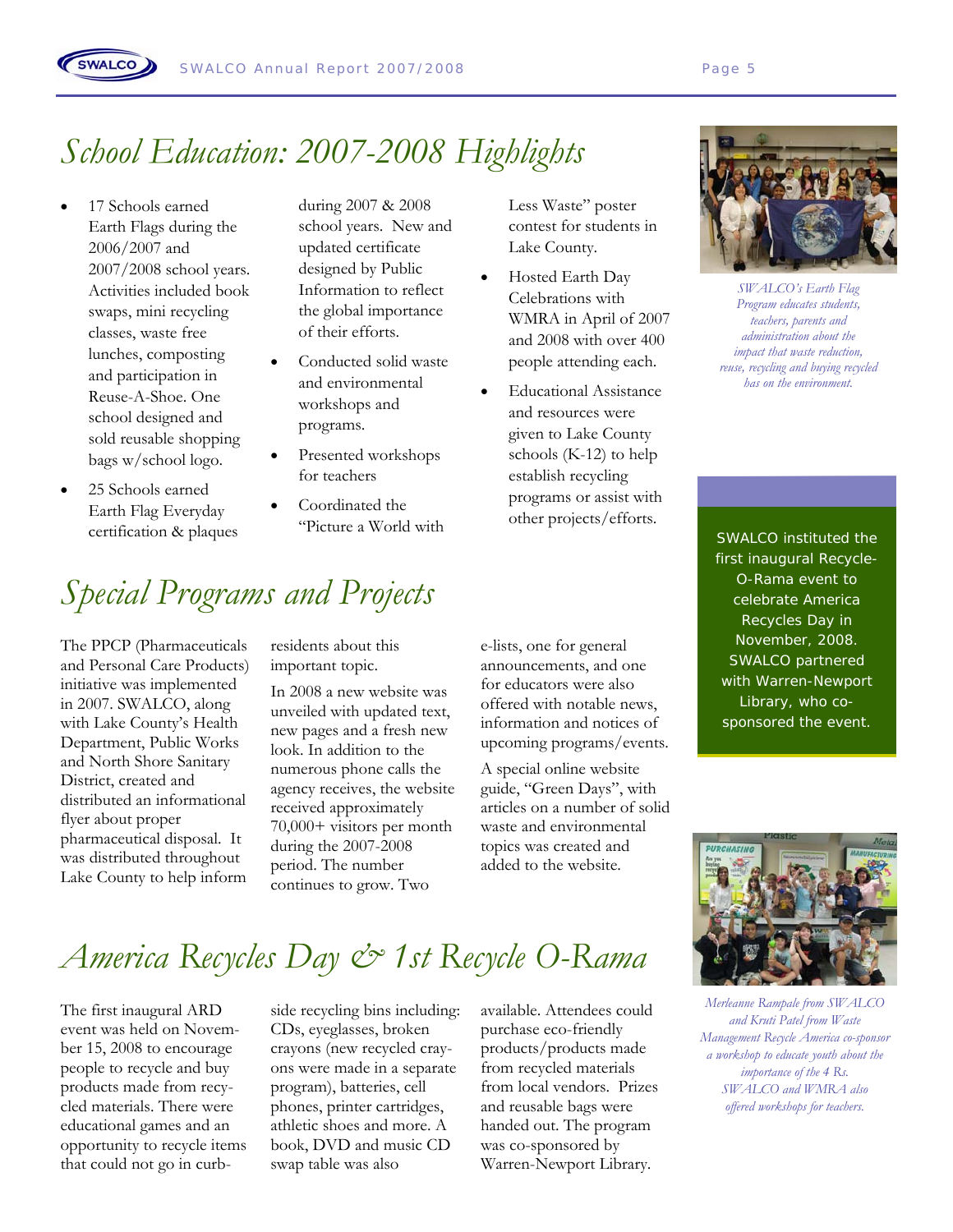

In 2007-2008 Lake County experienced its highest overall recycling rate, meeting or exceeding 50% recycling each year.

# *Recycling in Lake County*

Lake County experienced its highest overall recycling rate during the years 2007-2008, exceeding the goal set in the 2004 Solid Waste Management Plan Update.

The total volume of material recycled in 2007 and 2008 was 55% and 50%, respectively. These percentages exceed the

State's 25% recycling goal by a significant margin. The waste generation rate was based on a 7.5-pound per-capita per-day average, which was determined by the 2004 Lake County Solid Waste Plan Update.

The 2007 – 2008 Recycling Report for Lake County was compiled in accordance

with state law, which defines the types of materials that may be counted in determining the recycling rate: residentially generated recyclables, commercial and industrial recyclables (excluding manufacturing related volumes), landscape waste, and construction and demolition debris.

**SWALCO** 



*SWALCO Recycling Coordinator, Pete Adrian, prepared TVs and other electronics for shipment from one of the many electronic collection locations in Lake County.* 

### *Electronics Recycling*

During the 2007-2008 term a total of fourteen Agency members and three townships hosted various residential electronics collection events where Lake County residents were allowed to drop off broken or unwanted electronic equipment for recycling. Over the two year period a total of 19,600 participants delivered approximately 958 tons (1.9 million pounds) of electronics to the various host locations.

Since the inception of the Residential Electronics Collection Program in 2000, a total of 3.4 million pounds of electronics have been collected from 32,889 participants making SWALCO's Residential Electronics Collection

Program the largest and longest operating program collecting electronics from residential sources within the State of Illinois. This program is considered to be a model that other municipal, county and state officials will emulate upon the implementation of the Illinois Electronics Recycling Act that becomes effective in 2010.

Approximately 960 tons (1.9 million pounds) of electronics were collected in Lake County to be recycled during 2007 & 2008.

### *Per Ton Payment*

The Per Ton Payment Agreement between SWALCO and Waste Management Recycle America (WMRA) has made recycling profitable for participating Lake County communities that direct their waste services provider to deliver their community's

recyclables to the WMRA facility in Grayslake.

During the 2007 – 2008 period thirty-two SWALCO members received a combined total of \$717,755 for the 92,066 tons of recycling collected from within their communities.

SWALCO receives funds from WMRA on a quarterly basis, and then distributes the money to the member communities based on volume of recycling that is collected from within their community. There is no financial risk for members.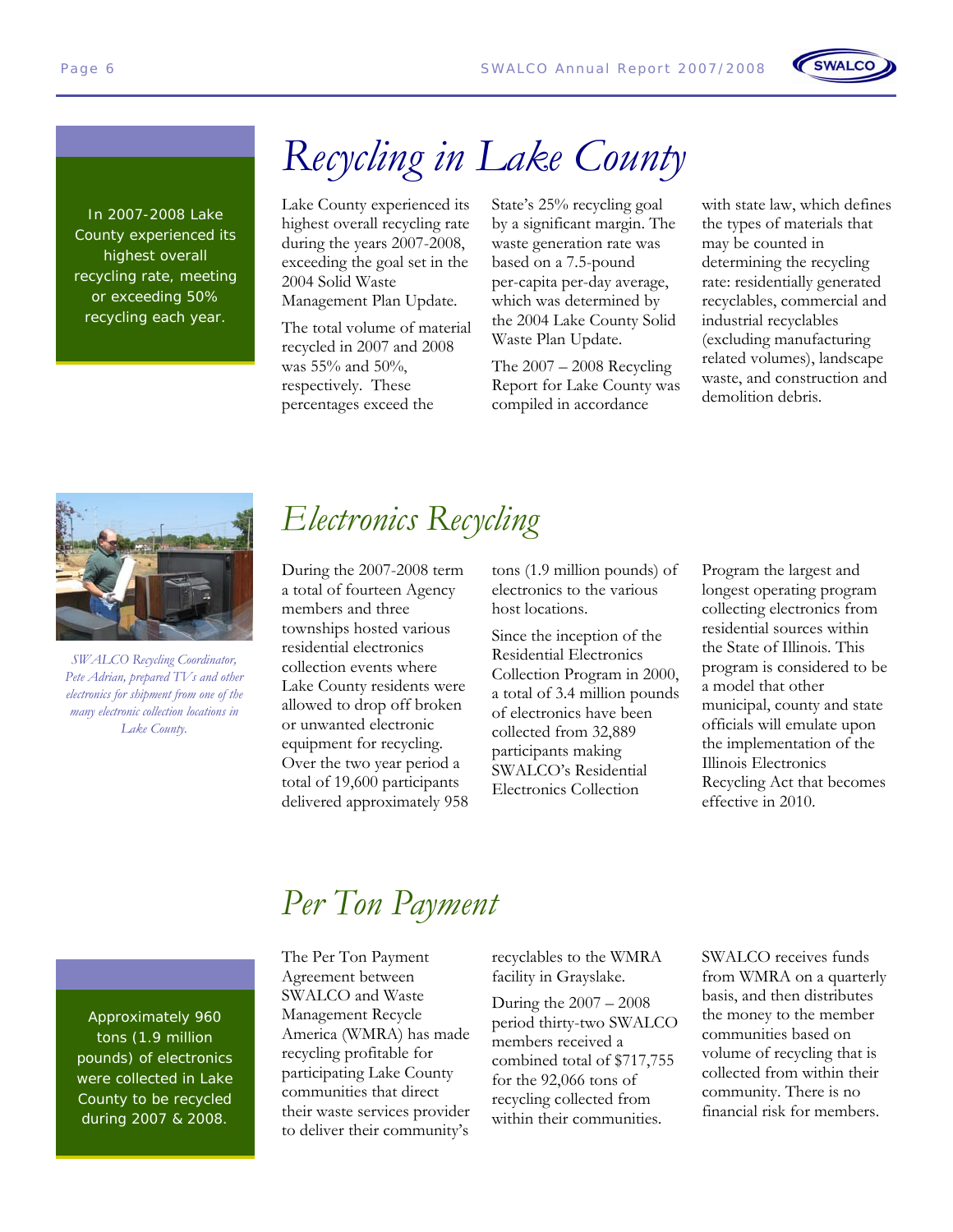## *Plastic Bag Recycling*

On August 17, 2007 the Governor signed into law the Plastic Bag Recycling Act (PA 095-0268). The Act established a Task Force

SWALCO

made up of local Lake County legislators and businesses including representation by SWALCO. The Task Force

has developed a plan to execute a pilot collection program to be implemented in 2009.

# *Public Recycling Pilots*

Data has indicated that the vast majority of single-serve beverage containers that are consumed away from home are not being recycled. They are typically disposed of in trash receptacles located in parks, public walkways, retail business establishment entrances and gas stations.

Over the past two years SWALCO has maintained its support of two pilot

projects to assist members in collecting recyclable beverage containers at public recreation facilities, municipal special events and at gas station pumps.

In 2007 – 2008 SWALCO has continued to supplement the distribution of both portable and permanent recycling collection containers to both municipal members

and the original gas station pilot participants. In 2008 the Village of Vernon Hills initiated a beverage container recycling program at its Athletic Complex. With Agency assistance 20 "Pop Bottle" collection bins were placed adjacent to existing waste collection containers throughout the Athletic Complex.

On August 17, 2007 the Governor signed Plastic Bag Recycling Act PA 095-0268 into law. The Act established a Task Force made up of Lake County legislators and businesses including representation by SWALCO. The Task Force developed a plan to execute a pilot collection program in 2009.



*SWALCO subsidizes the cost of household compost bins for Lake County residents, so they can purchase them at a reduced price and compost food scraps and yard waste at home***.** 

### *Compost Bin Sales*

Since 1998 SWALCO has subsidized the cost of compost bins for county residents so they can compost food scraps and yard waste at home. SWALCO provides bins for sale at several locations in Lake County at a reduced price. A small amount of the sales benefit the non-profit organizations

that are housing and selling them. In addition to creating mulch for yards and gardens, composting at home means residents will dispose of less material in their waste. Composting has many benefits for the homeowner, including lower garbage bills. This program has been responsible for placing over 16,000

compost bins in households throughout Lake County and accounts for an estimated 5,000 tons of organic material being diverted from our landfills annually.

Residents can visit the SWALCO website to find out more about composting, how-to links and for sale locations.

SWALCO's Compost Bin program has been responsible for placing over 16,000 compost bins in Lake County households.